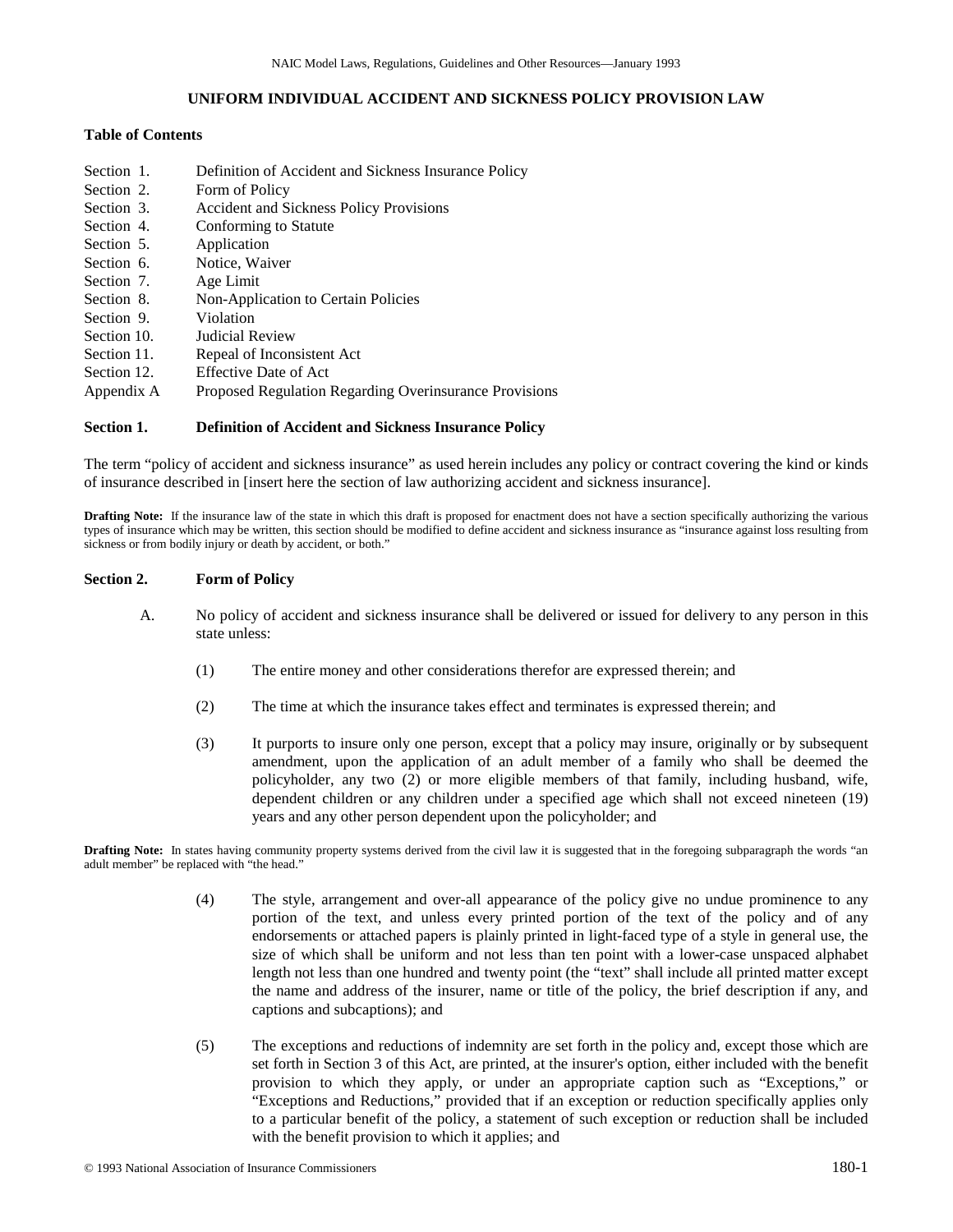- (6) Each form, including riders and endorsements, shall be identified by a form number in the lower left-hand corner of the first page; and
- (7) It contains no provision purporting to make any portion of the charter, rules, constitution, or bylaws of the insurer a part of the policy unless the portion is set forth in full in the policy, except in the case of the incorporation of, or reference to, a statement of rates or classification of risks, or short-rate table filed with the Commissioner.

**Drafting Note:** Insert the title of the chief insurance regulatory official wherever the term "commissioner" appears.

B. If any policy is issued by an insurer domiciled in this state for delivery to a person residing in another state, and if the official having responsibility for the administration of the insurance laws of the other state shall have advised the Commissioner that the policy is not subject to approval or disapproval by the official, the Commissioner may by ruling require that the policy meet the standards set forth in Subsection A of this section and in Section 3.

# **Section 3. Accident and Sickness Policy Provisions**

A. Required Provisions.

Except as provided in Subsection C, each policy delivered or issued for delivery to any person in this state shall contain the provisions specified in this subsection in the words in which the same appear in this section; provided, however, that the insurer may, at its option, substitute for one or more such provisions corresponding provisions of different wording approved by the Commissioner which are in each instance not less favorable in any respect to the insured or the beneficiary. Such provisions shall be preceded individually by the caption appearing in this subsection or, at the option of the insurer, by such appropriate individual or group captions or subcaptions as the Commissioner may approve.

(1) A provision as follows:

*Entire Contract; Changes:* This policy, including the endorsements and the attached papers, if any, constitutes the entire contract of insurance. No change in this policy shall be valid until approved by an executive officer of the insurer and unless such approval be endorsed hereon or attached hereto. No agent has authority to change this policy or to waive any of its provisions.

**Drafting Note:** When enacted in states which prohibit amendment of a policy form by means other than attached printed rider upon a separate piece of paper the new law should contain (but not as a required policy provision) an added section defining "endorsement" in such a manner as to make the new law consistent with current statutes.

(2) A provision as follows:

*Time Limit on Certain Defenses:*

(a) After three (3) years from the date of issue of this policy no misstatements, except fraudulent misstatements, made by the applicant in the application for the policy shall be used to void the policy or to deny a claim for loss incurred or disability (as defined in the policy) commencing after the expiration of the three-year period.

**Drafting Note:** The foregoing policy provision shall not be so construed as to affect any legal requirement for avoidance of a policy or denial of a claim during the initial three-year period, nor to limit the application of Sections 3B(1), (2), (3), (4) and (5) in the event of misstatement with respect to age or occupation or other insurance.

**Drafting Note:** A policy which the insured has the right to continue in force subject to its terms by the timely payment of premium until at least age 50 or, in the case of a policy issued after age 44, for at least five years from its date of issue, may contain in lieu of the foregoing the following provision (from which the clause in parentheses may be omitted at the insurer's option) under the caption "Incontestable:"

After this policy has been in force for a period of three (3) years during the lifetime of the insured (excluding any period during which the insured is disabled), it shall become incontestable as to the statements contained in the application.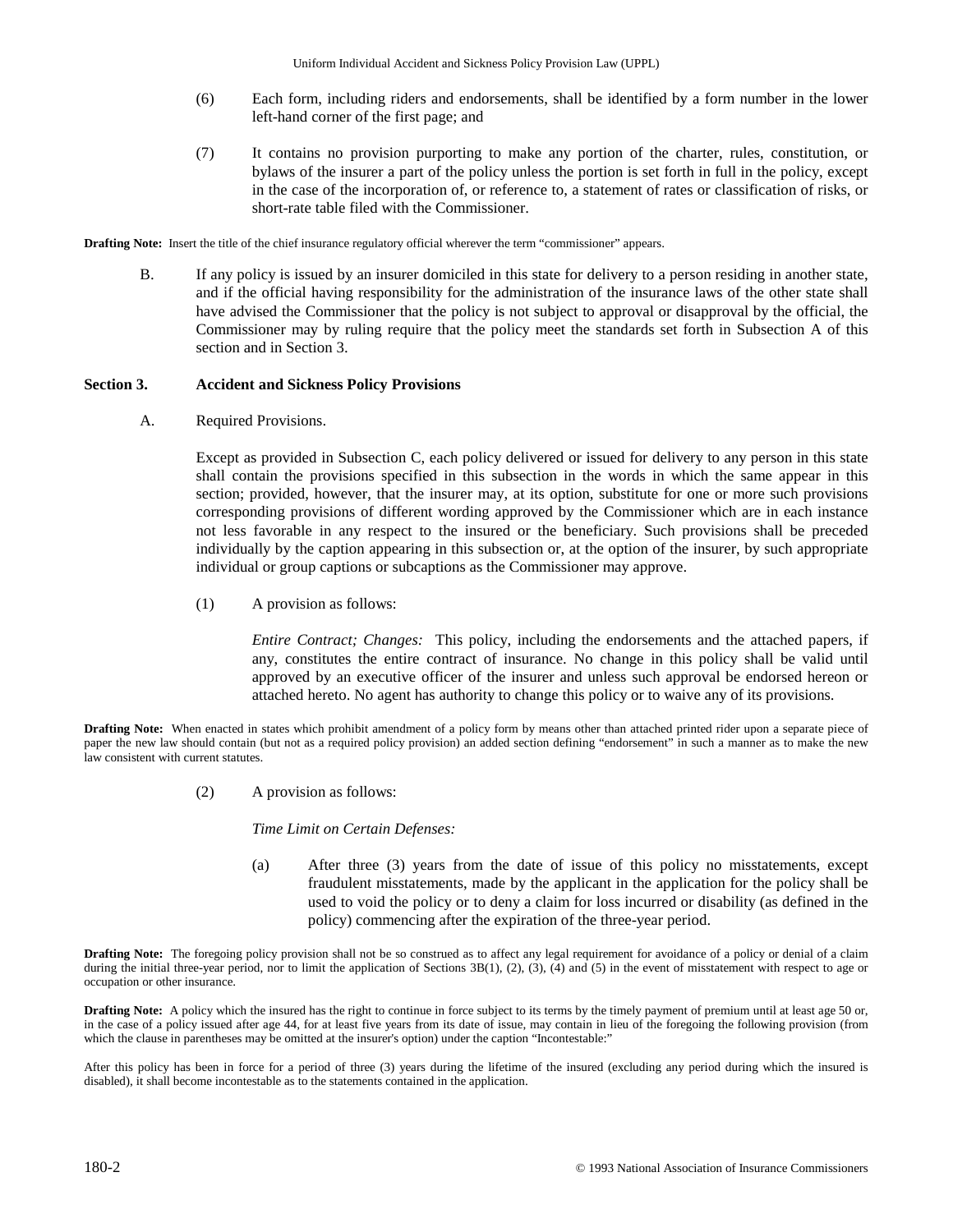NAIC Model Laws, Regulations, Guidelines and Other Resources—January 1993

- (b) No claim for loss incurred or disability (as defined in the policy) commencing after three (3) years from the date of issue of this policy shall be reduced or denied on the ground that a disease or physical condition not excluded from coverage by name or specific description effective on the date of loss had existed prior to the effective date of coverage of this policy.
- (3) A provision as follows:

*Grace Period:* A grace period of [insert a number not less than 7 for weekly premium policies, 10 for monthly premium policies and 31 for all other policies] days will be granted for the payment of each premium falling due after the first premium, during which grace period the policy shall continue in force.

**Drafting Note:** A policy in which the insurer reserves the right to refuse renewal shall have, at the beginning of the above provision:

Unless not less than thirty (30) days prior to the premium due date the insurer has delivered to the insured or has mailed to his last address, as shown by the records of the insurer written notice of its intention not to renew this policy beyond the period for which the premium has been accepted;

(4) A provision as follows:

*Renewal:* Each policy in which the insurer reserves the right to refuse renewal on an individual basis shall provide, in substance, in a provision thereof or in an endorsement thereon or in a rider attached thereto, that subject to the right to terminate the policy upon non-payment of premium when due, the right to refuse renewal shall not be exercised before the renewal date occurring on, or after and nearest each anniversary, or in the case of lapse and reinstatement at the renewal date occurring on, or after and nearest each anniversary of the last reinstatement, and that any refusal of renewal shall be without prejudice to any claim originating while the policy is in force. The preceding sentence shall not apply to accident insurance only policies.

(5) A provision as follows:

*Reinstatement:* If any renewal premium be not paid within the time granted the insured for payment, a subsequent acceptance of premium by the insurer or by any agent duly authorized by the insurer to accept such premium, without requiring in connection therewith an application for reinstatement, shall reinstate the policy; provided, however that if the insurer or such agent requires an application for reinstatement and issues a conditional receipt for the premium tendered, the policy will be reinstated upon approval of the application by the insurer or, lacking such approval, upon the forty-fifth day following the date of the conditional receipt unless the insurer has previously notified the insured in writing of its disapproval of the application. The reinstated policy shall cover only loss resulting from such accidental injury as may be sustained after the date of reinstatement and loss due to such sickness as may begin more than ten (10) days after that date. In all other respects the insured and insurer shall have the same rights as they had under the policy immediately before the due date of the defaulted premium, subject to the provisions of any rider which may be attached in connection with the reinstatement. Any premium accepted in connection with a reinstatement shall be applied to a period for which premium has not been previously paid, but not to any period more than sixty (60) days prior to the date of reinstatement.

**Drafting Note:** The last sentence of the above provision may be omitted from any policy which the insured has the right to continue in force subject to its terms by the timely payment of premiums until at least age 50 or, in the case of a policy issued after age 44, for at least five years from its date of issue.

**Drafting Note:** For a statement of interpretation of this provision. See 1963 NAIC Proceedings II 514-517.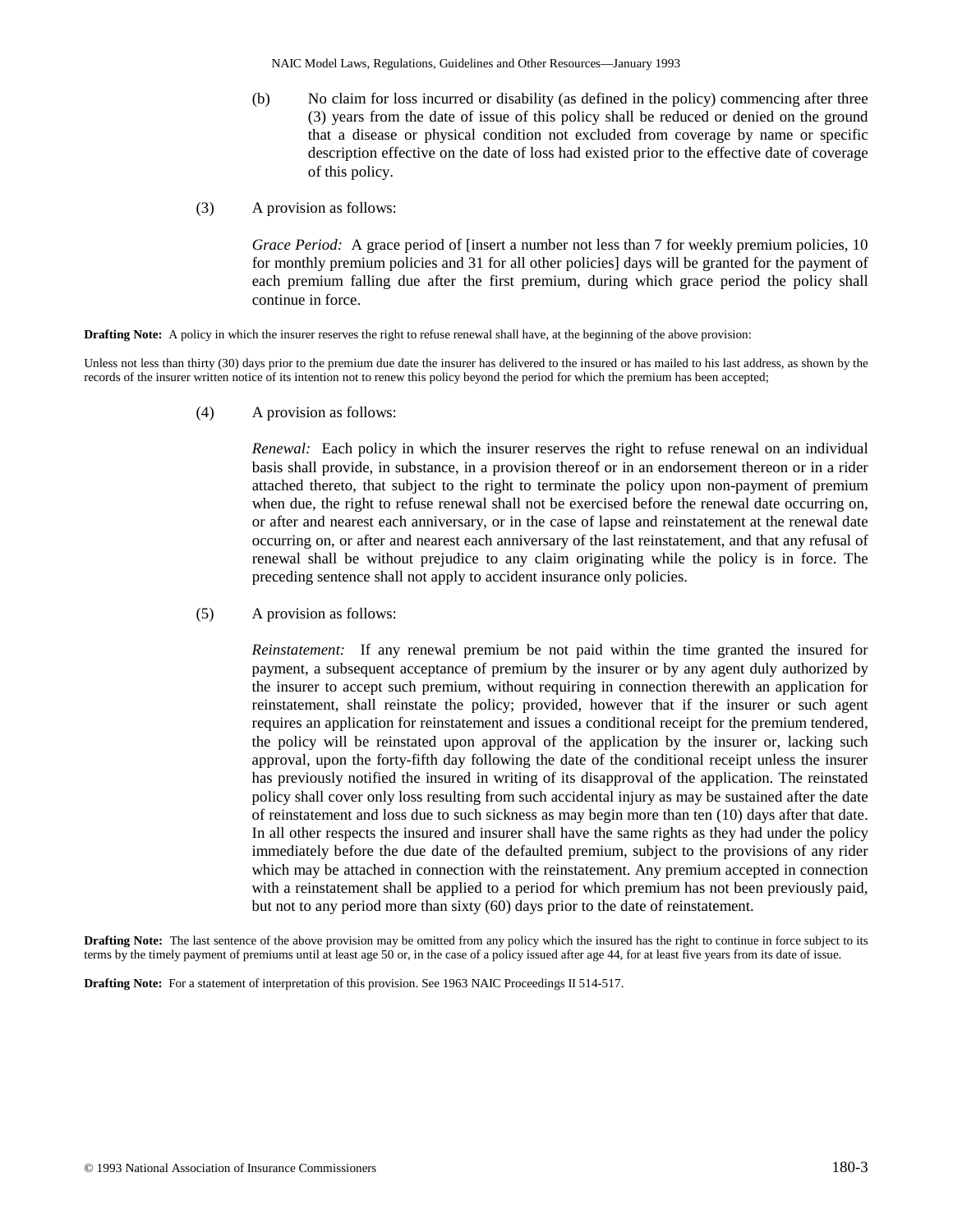(6) A provision as follows:

*Notice of Claim:* Written notice of claim must be given to the insurer within twenty (20) days after the occurrence or commencement of any loss covered by the policy, or as soon thereafter as is reasonably possible. Notice given by or on behalf of the insured or the beneficiary to the insurer at [insert the location of such office as the insurer may designate for the purpose], or to any authorized agent of the insurer, with information sufficient to identify the insured, shall be deemed notice to the insurer.

**Drafting Note:** In a policy providing a loss-of-time benefit which may be payable for at least two years, an insurer may at its option insert the following between the first and second sentences of the above provision:

> Subject to the qualifications set forth below, if the insured suffers loss of time on account of disability for which indemnity may be payable for at least two (2) years, he shall, at least once in every six (6) months after having given notice of claim, give to the insurer notice of continuance of said disability, except in the event of legal incapacity. The period of six (6) months following any filing of proof by the insured or any payment by the insurer on account of such claim or any denial of liability in whole or in part by the insurer shall be excluded in applying this provision. Delay in the giving of notice shall not impair the insured's right to any indemnity which would otherwise have accrued during the period of six (6) months preceding the date on which notice is actually given.

(7) A provision as follows:

*Claim Forms:* The insurer, upon receipt of a notice of claim, will furnish to the claimant such forms as are usually furnished by it for filing proof of loss. If forms are not furnished within fifteen (15) days after the giving of notice the claimant shall be deemed to have complied with the requirements of this policy as to proof of loss upon submitting, within the time fixed in the policy for filing proofs of loss, written proof covering the occurrence, the character and the extent of the loss for which claim is made.

(8) A provision as follows:

*Proofs of Loss:* Written proof of loss must be furnished to the insurer at its office in case of claim for loss for which this policy provides any periodic payment contingent upon continuing loss within ninety (90) days after the termination of the period for which the insurer is liable and in case of claim for any other loss within ninety (90) days after the date of the loss. Failure to furnish proof within the time required shall not invalidate nor reduce any claim if it was not reasonably possible to give proof within that time, provided such proof is furnished as soon as reasonably possible and in no event, except in the absence of legal capacity, later than one year from the time proof is otherwise required.

(9) A provision as follows:

*Time of Payment of Claims:* Indemnities payable under this policy for any loss other than loss for which this policy provides any periodic payment will be paid immediately upon receipt of due written proof of loss. Subject to due written proof of loss, all accrued indemnities for loss for which this policy provides periodic payment will be paid [insert period for payment which must not be less frequently than monthly] and any balance remaining unpaid upon the termination of liability will be paid immediately upon receipt of due written proof.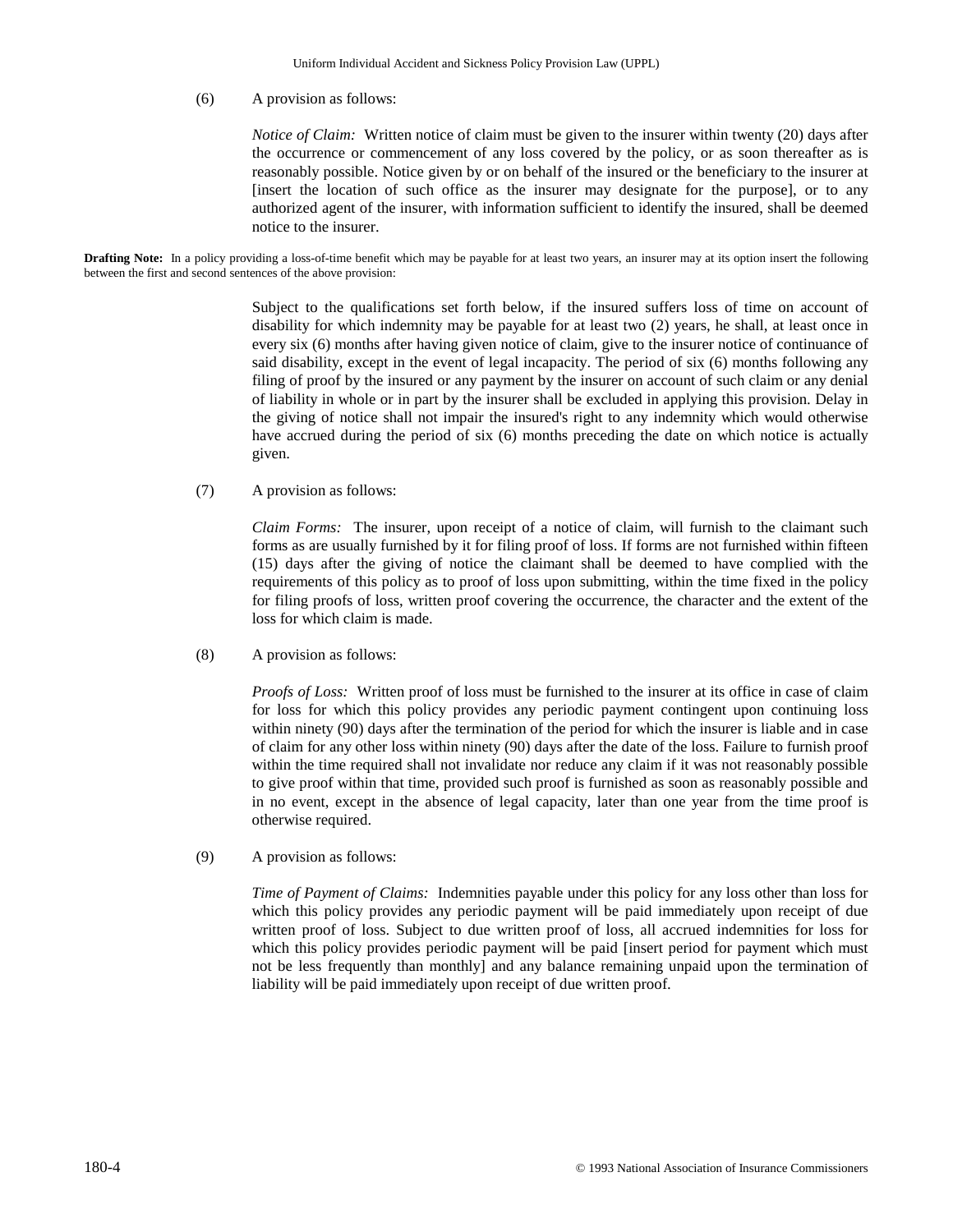#### (10) A provision as follows:

*Payment of Claims:* Indemnity for loss of life will be payable in accordance with the beneficiary designation and the provisions respecting such payment which may be prescribed herein and effective at the time of payment. If no such designation or provision is then effective, the indemnity shall be payable to the estate of the insured. Any other accrued indemnities unpaid at the insured's death may, at the option of the insurer, be paid either to the beneficiary or to the estate. All other indemnities will be payable to the insured.

**Drafting Note:** The following provisions, or either of them, may be included with the foregoing provision at the option of the insurer:

If any indemnity of this policy shall be payable to the estate of the insured, or to an insured or beneficiary who is a minor or otherwise not competent to give a valid release; the insurer may pay such indemnity, up to an amount not exceeding \$[insert an amount which shall not exceed \$1000], to any relative by blood or connection by marriage of the insured or beneficiary who is deemed by the insurer to be equitably entitled thereto. Any payment made by the insurer in good faith pursuant to this provision shall fully discharge the insurer to the extent of the payment.

Subject to any written direction of the insured in the application or otherwise, all or a portion of any indemnities provided by this policy on account of hospital, nursing, medical or surgical services may, at the insurer's option and unless the insured requests otherwise in writing not later than the time of filing proofs of loss, be paid directly to the hospital or person rendering such services; but it is not required that the service be rendered by a particular hospital or person.

(11) A provision as follows:

*Physical Examinations and Autopsy:* The insurer at its own expense shall have the right and opportunity to examine the person of the insured when and as often as it may reasonably require during the pendency of a claim hereunder and to make an autopsy in case of death where it is not forbidden by law.

(12) A provision as follows:

*Legal Actions:* No action at law or in equity shall be brought to recover on this policy prior to the expiration of sixty (60) days after written proof of loss has been furnished in accordance with the requirements of this policy. No such action shall be brought after the expiration of three (3) years after the time written proof of loss is required to be furnished.

(13) A provision as follows:

*Change of Beneficiary:* Unless the insured makes an irrevocable designation of beneficiary, the right to change of beneficiary is reserved to the insured and the consent of the beneficiary or beneficiaries shall not be requisite to surrender or assignment of this policy or to any change of beneficiary or beneficiaries, or to any other changes in this policy.

**Drafting Note:** The first clause of this provision, relating to the irrevocable designation of beneficiary, may be omitted at the insurer's option.

B. Other Provisions

Except as provided in Subsection C, no policy delivered or issued for delivery to any person in this state shall contain provisions respecting the matters set forth below unless such provisions are in the words in which the same appear in this section; provided, however, that the insurer may, at its option, use in lieu of any such provision a corresponding provision of different wording approved by the Commissioner which is not less favorable in any respect to the insured or the beneficiary. Any such provision contained in the policy shall be preceded individually by the appropriate caption appearing in this subsection or, at the option of the insurer, by such appropriate individual or group captions or subcaptions as the Commissioner may approve.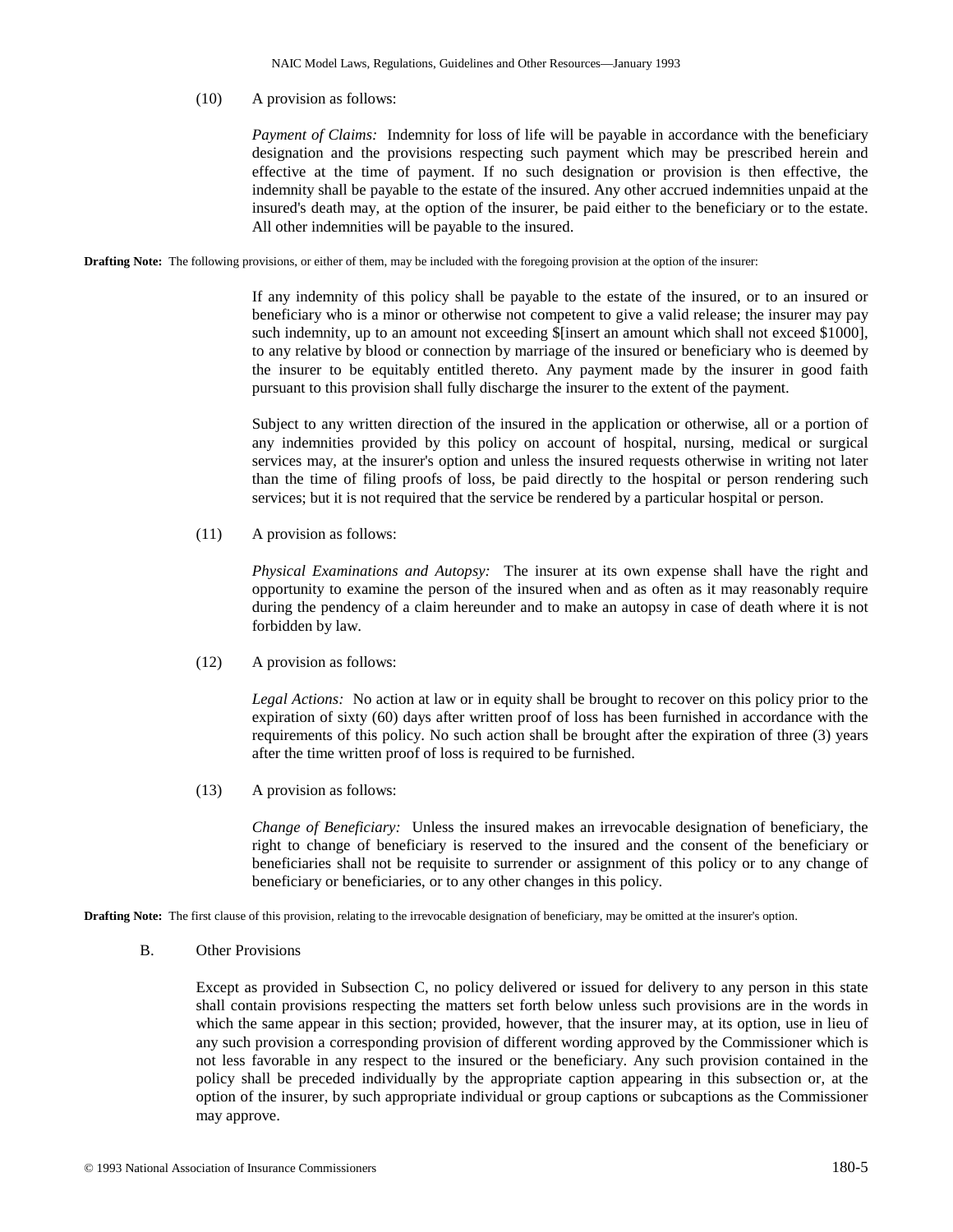# (1) A provision as follows:

*Change of Occupation:* If the insured is injured or contract sickness after having changed his occupation to one classified by the insurer as more hazardous than that stated in this policy or while doing for compensation anything pertaining to an occupation so classified, the insurer will pay only such portion of the indemnities provided in this policy as the premium paid would have purchased at the rates and within the limits fixed by the insurer for the more hazardous occupation. If the insured changes his occupation to one classified by the insurer as less hazardous than that stated in this policy, the insurer, upon receipt of proof of change of occupation, will reduce the premium rate accordingly, and will return the excess pro-rata unearned premium from the date of change of occupation or from the policy anniversary date immediately preceding receipt of proof, whichever is the more recent. In applying this provision, the classification of occupational risk and the premium rates shall be such as have been last filed by the insurer prior to the occurrence of the loss for which the insurer is liable or prior to date of proof of change in occupation with the state official having supervision of insurance in the state where the insured resided at the time this policy was issued; but if such filing was not required, then the classification of occupational risk and the premium rates shall be those last made effective by the insurer in such state prior to the occurrence of the loss or prior to the date of proof of change in occupation.

(2) A provision as follows:

*Misstatement of Age:* If the age of the insured has been misstated, all amounts payable under this policy shall be such as the premium paid would have purchased at the correct age.

(3) A provision as follows:

*Overinsurance:* If an accident or sickness or accident and sickness policy or policies previously issued by the insurer to the insured be in force concurrently herewith, making the aggregate indemnity for [insert type of coverage or coverages] in excess of \$[insert maximum limit of indemnity or indemnities] the excess shall be void and all premiums paid for such excess shall be returned to the insured or to his estate.

### or, in lieu thereof:

Insurance effective at any one time on the insured under this policy and a like policy or policies in this insurer is limited to the one policy elected by the insured, his beneficiary or his estate, as the case may be, and the insurer will return all premiums paid for all other such policies.

# (4) A provision as follows:

*Overinsurance:* If, with respect to a person covered under this policy, benefits for allowable expense incurred during a claim determination period under this policy together with benefits for allowable expense during such period under all other valid coverage (without giving effect to this provision or to any "overinsurance provision" applying to such other valid coverage), exceed the total of the person's allowable expense during the period, this insurer shall be liable only for the proportionate amount of the benefits for allowable expense under this policy during the period as the total allowable expense during such period bears to the total amount of benefits payable during the period for expense under this policy and all other valid coverage (without giving effect to this provision or to any overinsurance provision applying to the other valid coverage) less any amount of benefits for allowable expense payable under other valid coverage which does not contain an overinsurance provision. In no event shall this provision operate to increase the amount of benefits for allowable expense payable under this policy with respect to a person covered under this policy above the amount which would have been paid in the absence of this provision. This insurer may pay benefits to any insurer providing other valid coverage in the event of overpayment by such insurer. Any such payment shall discharge the liability of this insurer as fully as if the payment had been made directly to the insured, his assignee or his beneficiary. In the event that this insurer pays benefits to the insured, his assignee or his beneficiary, in excess of the amount which would have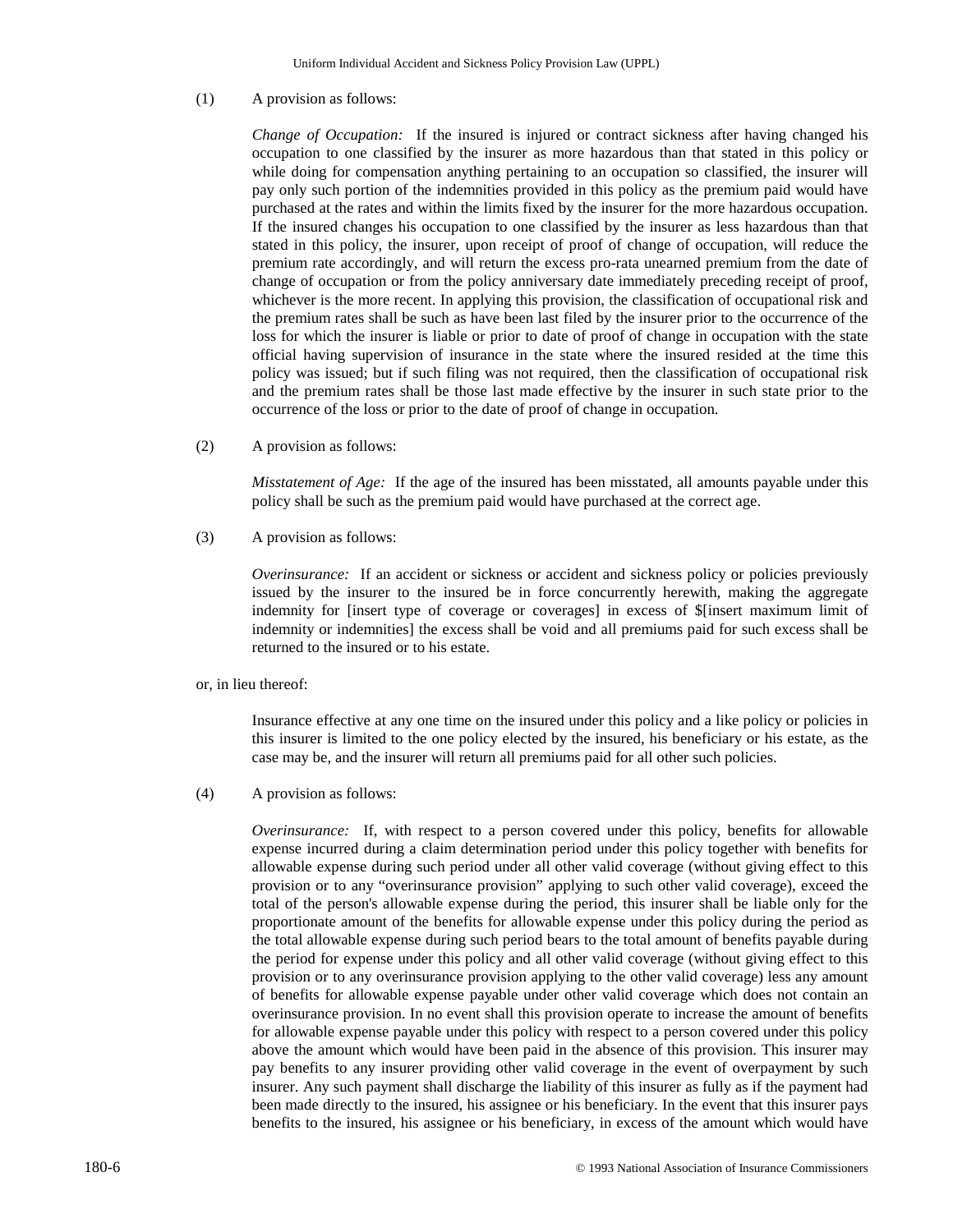been payable if the existence of other valid coverage had been disclosed, this insurer shall have a right of action against the insured, his assignee or his beneficiary, to recover the amount which would not have been paid had there been a disclosure of the existence of the other valid coverage. The amount of other valid coverage which is on a provision of service basis shall be computed as the amount the services rendered would have cost in the absence of such coverage.

For purposes of this provision:

- (a) "Allowable expense" means 110 percent of any necessary, reasonable and customary item of expense which is covered, in whole or in part, as a hospital, surgical, medical or major medical expense under this policy or under any other valid coverage.
- (b) "Claim determination period" with respect to any covered person means the initial period of [insert period of not less than 30 days] and each successive period of a like number of days, during which allowable expense covered under this policy is incurred on account of such person. The first period begins on the date when the first expense is incurred, and successive periods shall begin when expense is incurred after expiration of a prior period.

#### or, in lieu thereof:

"Claim determination period" with respect to any covered person means each [insert calendar or policy period of not less than a month] during which allowable expense covered under this policy is incurred on account of such person.

(c) "Overinsurance provision" means this provision and any other provision which may reduce an insurer's liability because of the existence of benefits under other valid coverage.

**Drafting Note:** The foregoing policy provision may be inserted in all (guaranteed renewable and non-cancellable as well as guaranteed renewable) policies providing hospital, surgical, medical or major medical benefits. The insurer may make this provision applicable to either or both (a) other valid coverage with other insurers and, (b) except for individual policies individually underwritten, other valid coverage with the same insurer. The insurer shall include in this provision a definition of "other valid coverage" approved as to form by the Commissioner. The term may include hospital, surgical, medical or major medical benefits provided by group, blanket or franchise coverage, individual and family-type coverage, Blue Cross-Blue Shield coverage and other prepayment plans, group practice and individual practice plans, uninsured benefits provided by labor-management trusteed plans, or union welfare plans, or by employer or employee benefit organizations, benefits provided under governmental programs, workmen's compensation insurance or any coverage required or provided by any other statute, and medical payments under automobile liability and personal liability policies. Other valid coverage shall not include payments made under third party liability coverage as a result of a determination of negligence, but an insurer may at its option include a subrogation clause in its policy. The insurer may require, as part of the proof of claim, the information necessary to administer this provision.

#### (5) A provision as follows:

*Overinsurance:* After the loss-of-time benefit of this policy has been payable for ninety (90) days, the benefit will be adjusted, as provided below, if the total amount of unadjusted loss-of-time benefits provided in all valid loss-of-time coverage upon the insured should exceed [insert amount] percent of the insured's earned income; provided, however, that if the information contained in the application discloses that the total amount of loss-of-time benefits under this policy and under all other valid loss-of-time coverage expected to be effective upon the insured in accordance with the application for this policy exceeded [insert amount] percent of the insured's earned income at the time of such application, the higher percentage will be used in place of [insert amount] percent. The adjusted loss-of-time benefit under this policy for any month shall be only such proportion of the loss-of-time benefit otherwise payable under this policy as (i) the product of the insured's earned income and [insert amount] percent (or, if higher, the alternative percentage described at the end of the first sentence of this provision) bears to (ii) the total amount of loss-of-time benefits payable for such month under this policy and all other valid loss-of-time coverage on the insured (without giving effect to the overinsurance provision in this or any other coverage) less in both (i) and (ii) any amount of loss-of-time benefits payable under other valid loss-of-time coverage which does not contain an overinsurance provision. In making the computation, all benefits and earnings shall be converted to a consistent [insert "weekly" if the loss-of-time benefit of this policy is payable weekly, "monthly" if the benefit is payable monthly, etc.] basis. If the numerator of the foregoing ratio is zero or is negative, no benefit shall be payable under this policy. In no event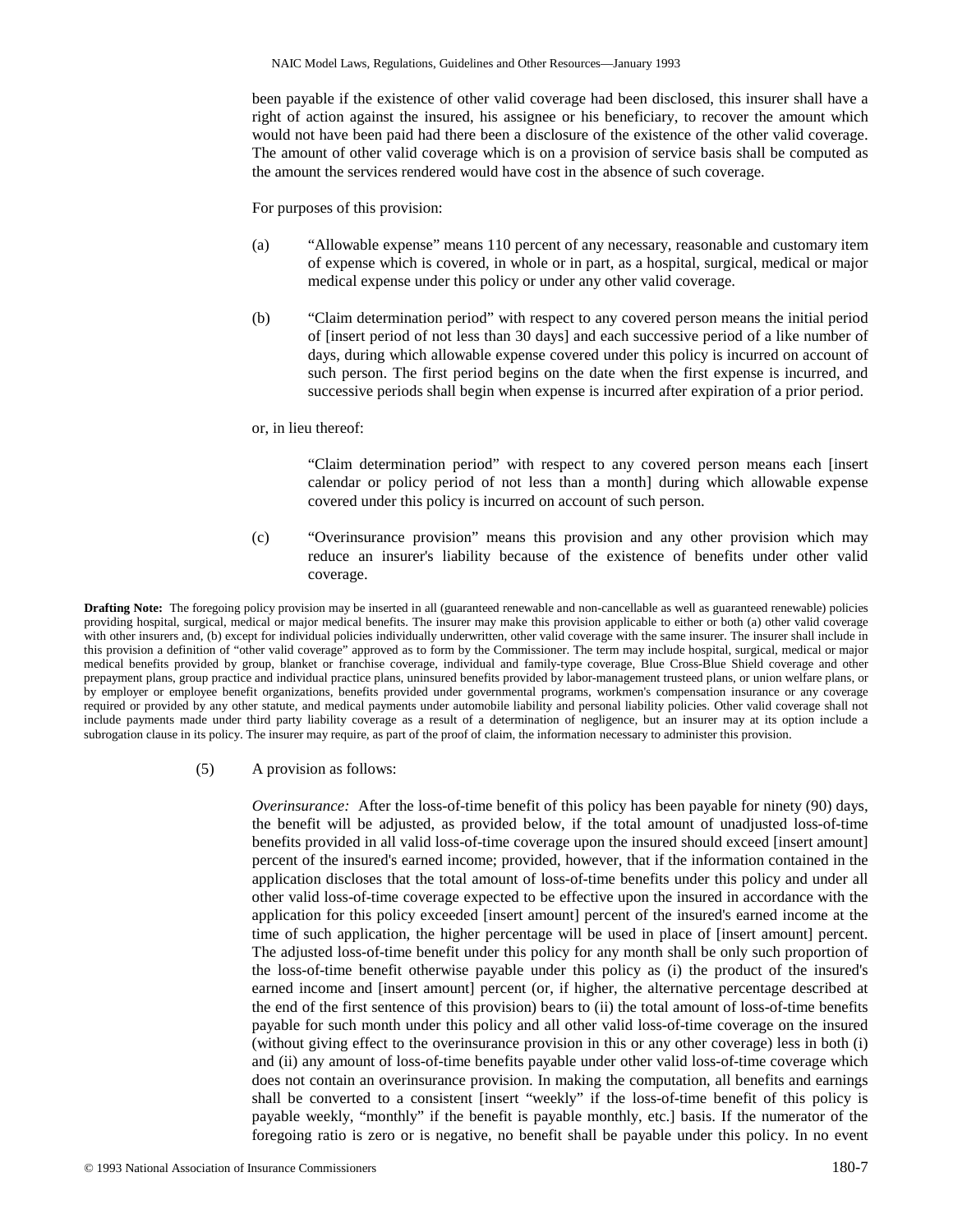shall this provision operate to reduce the total combined amount of loss-of-time benefits for such month payable under this policy and all other valid loss-of-time coverage below the less of \$300 and the total combined amount of loss-of-time benefits determined without giving effect to any overinsurance provision, or operate to increase the amount of benefits payable under this policy above the amount which would have been paid in the absence of this provision, or take into account or operate to reduce any benefit other than the loss-of-time benefit.

For purposes of this provision:

- (a) "Earned income," except where otherwise specified, means the greater of the monthly earnings of the insured at the time disability commences and his average monthly earnings for a period of two (2) years immediately preceding the commencement of disability, and shall not include any investment income or any other income not derived from the insured's vocational activities.
- (b) "Overinsurance provision" shall include this provision and any other provision with respect to any loss-of-time coverage which may have the effect of reducing an insurer's liability if the total amount of loss-of-time benefits under all coverage exceeds a stated relationship to the insured's earnings.

**Drafting Note:** The foregoing provision may be included only in a policy which provides a loss-of-time benefit which may be payable for at least fifty-two weeks, which is issued on the basis of selective underwriting of each individual application, and for which the application includes a question designed to elicit information necessary either to determine the ratio of the total loss-of-time benefits or the insured to the insured's earned income or to determine that such ratio does not exceed the percentage of earnings, not less than sixty percent, selected by the insurer and inserted in lieu of the blank factor above. The insurer may require, as part of the proof of claim, the information necessary to administer this provision. If the application indicates that other loss-of-time coverage is to be discontinued, the amount of such other coverage shall be excluded in computing the alternative percentage in the first sentence of the overinsurance provision. The policy shall include a definition of "valid loss-of-time coverage," approved as to form by the Commissioner, which definition may include coverage provided by governmental agencies and by organizations subject to regulation by insurance law and by insurance authorities of this or any other state of the United States or of any other country or subdivision thereof, coverage provided for such insured pursuant to any disability benefits statute or any workmen's compensation or employer's liability statute, benefits provided by labor-management trusteed plans or union welfare plans or by employer or employee benefit organizations, or by salary continuance or pension programs, and any other coverage the inclusion of which may be approved by the Commissioner.

(6) A provision as follows:

*Unpaid Premium:* Upon the payment of a claim under this policy, any premium then due and unpaid or covered by any note or written order may be deducted therefrom.

(7) A provision as follows:

*Conformity with State Statutes:* Any provision of this policy which, on its effective date, is in conflict with the statutes of the state in which the insured resides on such date is hereby amended to conform to the minimum requirements of such statutes.

(8) A provision as follows:

*Illegal Occupation:* The insurer shall not be liable for any loss to which a contributing cause was the insured's commission of or attempt to commit a felony or to which a contributing cause was the insured's being engaged in an illegal occupation.

(9) (a) A provision as follows:

*Intoxicants and Narcotics:* The insurer shall not be liable for any loss sustained or contracted in consequence of the insured's being intoxicated or under the influence of any narcotic unless administered on the advice of a physician.

- (b) This provision may not be used with respect to a medical expense policy.
- (c) For purposes of this provision, "medical expense policy" means an accident and sickness insurance policy that provides hospital, medical and surgical expense coverage.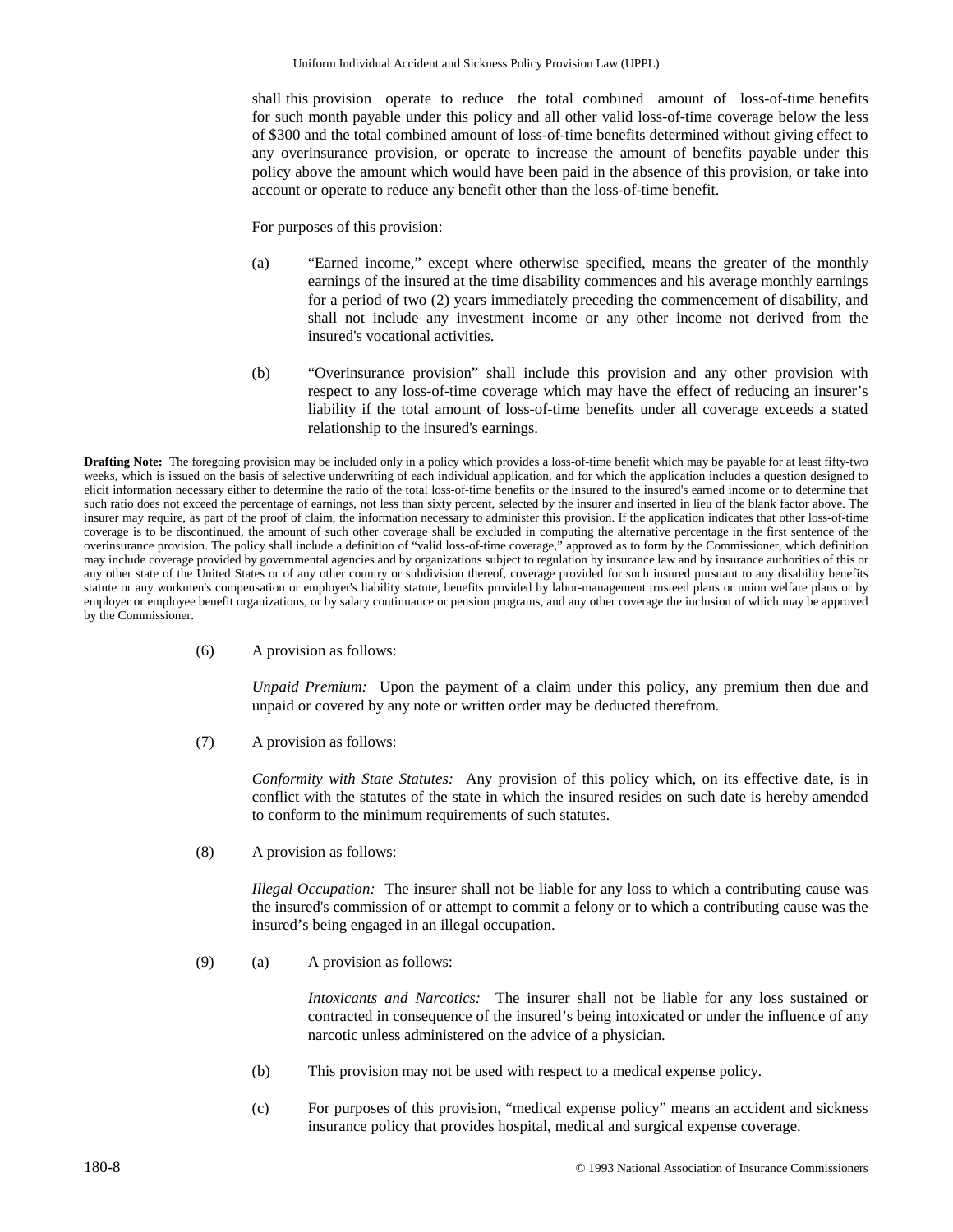**Drafting Note:** Paragraphs (9) and (10) are suggested for states which desire such provisions.

#### C. Inapplicable or Inconsistent Provisions

If any provision of this section is in whole or in part inapplicable to or inconsistent with the coverage provided by a particular form of policy the insurer, with the approval of the Commissioner, shall omit from such policy any inapplicable provision or part of a provision, and shall modify any inconsistent provision or part of the provision in such manner as to make the provision as contained in the policy consistent with the coverage provided by the policy.

### D. Order of Certain Policy Provisions

The provisions which are the subject of Subsections A and B of this section, or any corresponding provisions which are used in lieu thereof in accordance with such subsections, shall be printed in the consecutive order of the provisions in such subsections or, at the option of the insurer, any such provisions may appear as a unit in any part of the policy, with other provisions to which it may be logically related, provided the resulting policy shall not be in whole or in part unintelligible, uncertain, ambiguous, abstruse, or likely to mislead a person to whom the policy is offered, delivered or issued.

# E. Third Party Ownership

The word "insured," as used in this Act, shall not be construed as preventing a person other than the insured with a proper insurable interest from making application for and owning a policy covering the insured or from being entitled under such a policy to any indemnities, benefits and rights provided therein.

- F. Requirements of Other Jurisdictions
	- (1) Any policy of a foreign or alien insurer, when delivered or issued for delivery to any person in this state, may contain any provision which is not less favorable to the insured or the beneficiary than the provisions of this Act and which is prescribed or required by the law of the state under which the insurer is organized.
	- (2) Any policy of a domestic insurer may, when issued for delivery in any other state or country, contain any provision permitted or required by the laws of such other state or country.
- G. Filing Procedure

The Commissioner may make such reasonable rules and regulations concerning the procedure for the filing or submission of policies subject to this Act as are necessary, proper or advisable to the administration of this Act. This provision shall not abridge any other authority granted the Commissioner by law.

# **Section 4. Conforming to Statute**

A. Other Policy Provisions

No policy which is not subject to Section 3 of this Act shall make a policy, or any portion thereof, less favorable in any respect to the insured or the beneficiary than the provisions thereof which are subject to this Act.

B. Policy Conflicting with this Act

A policy delivered or issued for delivery to any person in this state in violation of this Act shall be held valid but shall be construed as provided in this Act. When any provision in a policy subject to this Act is in conflict with any provision of this Act, the rights, duties and obligations of the insurer, the insured and the beneficiary shall be governed by the provisions of this Act.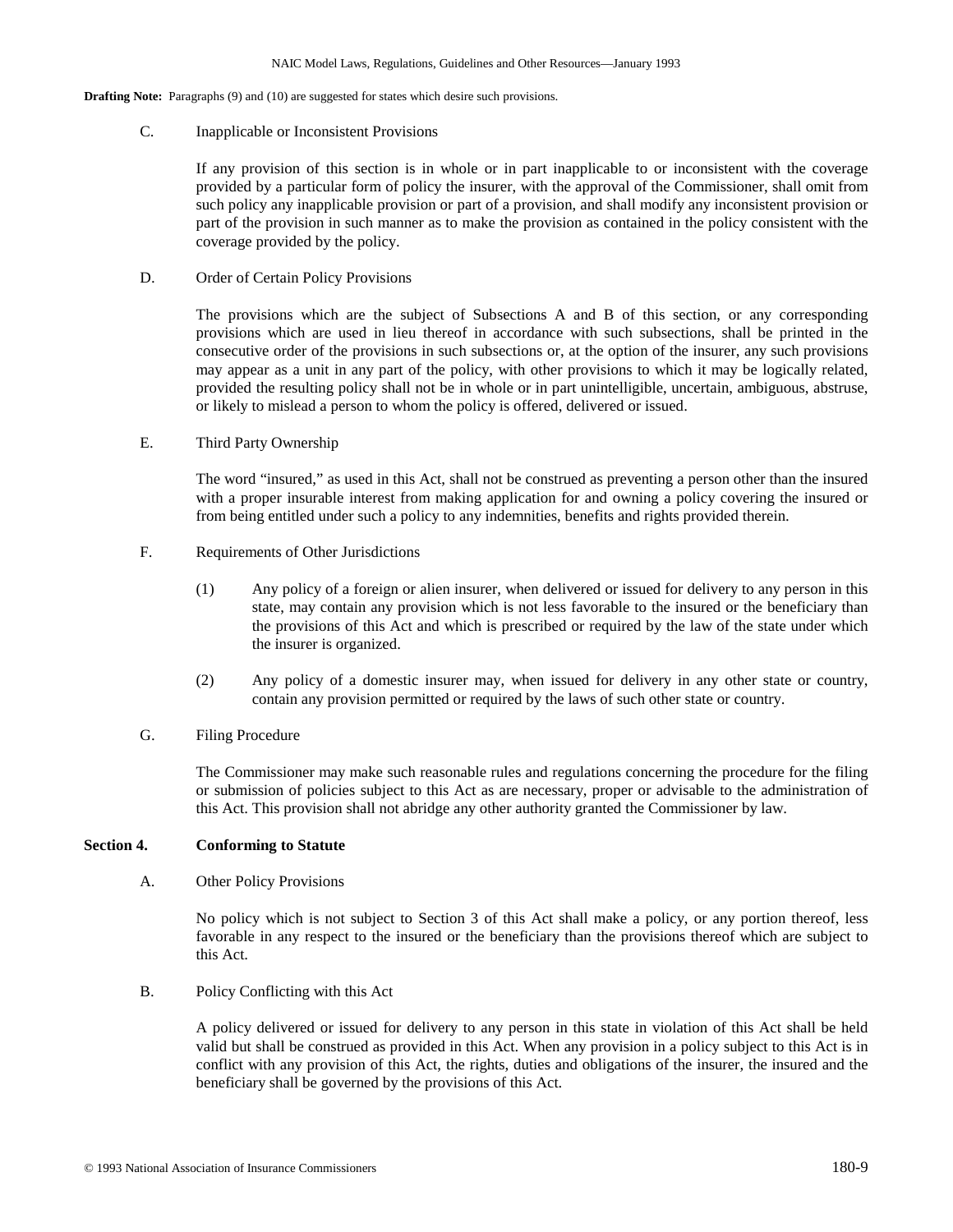# **Section 5. Application**

- A. The insured shall not be bound by any statement made in an application for a policy unless a copy of the application is attached to or endorsed on the policy when issued as a part thereof. If any such policy delivered or issued for delivery to any person in this state shall be reinstated or renewed, and the insured or the beneficiary or assignee of the policy shall make written request to the insurer for a copy of the application, if any, for such reinstatement or renewal, the insurer shall within fifteen (15) days after the receipt of the request at its home office or any branch office of the insurer, deliver or mail to the person making the request, a copy of the application. If the copy shall not be so delivered or mailed, the insurer shall be precluded from introducing the application as evidence in any action or proceeding based upon or involving the policy or its reinstatement or renewal.
- B. No alteration of any written application for any such policy shall be made by any person other than the applicant without his written consent, except that insertions may be made by the insurer, for administrative purposes only, in such manner as to indicate clearly that such insertions are not to be ascribed to the applicant.
- C. The falsity of any statement in the application for any policy covered by this Act may not bar the right to recovery thereunder unless such false statement materially affected either the acceptance of the risk or the hazard assumed by the insurer.

**Drafting Note:** Section 5, or any subsection thereof, is suggested for use in states which have no comparable statutes relating to the application.

# **Section 6. Notice, Waiver**

The acknowledgment by any insurer of the receipt of notice given under any policy covered by this Act, or the furnishing of forms for filing proofs of loss, or the acceptance of such proofs, or the investigation of any claim thereunder shall not operate as a waiver of any of the rights of the insurer in defense of any claim arising under such policy.

# **Section 7. Age Limit**

If any policy contains a provision establishing, as an age limit or otherwise, a date after which the coverage provided by the policy will not be effective, and if such date falls within a period for which premium is accepted by the insurer or if the insurer accepts a premium after such date, the coverage provided by the policy will continue in force subject to any right of cancellation until the end of the period for which premium has been accepted. In the event the age of the insured has been misstated and if, according to the correct age of the insured, the coverage provided by the policy would not have become effective, or would have ceased prior to the acceptance of such premium or premiums, then the liability of the insurer shall be limited to the refund, upon request, of all premiums paid for the period not covered by the policy.

# **Section 8. Non-Application to Certain Policies**

Nothing in this Act shall apply to or affect:

- A. Any policy of workmen's compensation insurance or any policy of liability insurance with or without supplementary expense coverage therein; or
- B. Any policy or contract of reinsurance; or
- C. Any blanket or group policy of insurance; or
- D. Life insurance, endowment or annuity contracts, or contracts supplemental thereto which contain only such provisions relating to accident and sickness insurance as:
	- (a) Provide additional benefits in case of death or dismemberment or loss of sight by accident, or as
	- (b Operate to safeguard such contracts against lapse, or to give a special surrender value or special benefit or an annuity in the event that the insured or annuitant shall become totally and permanently disabled, as defined by the contract or supplemental contract.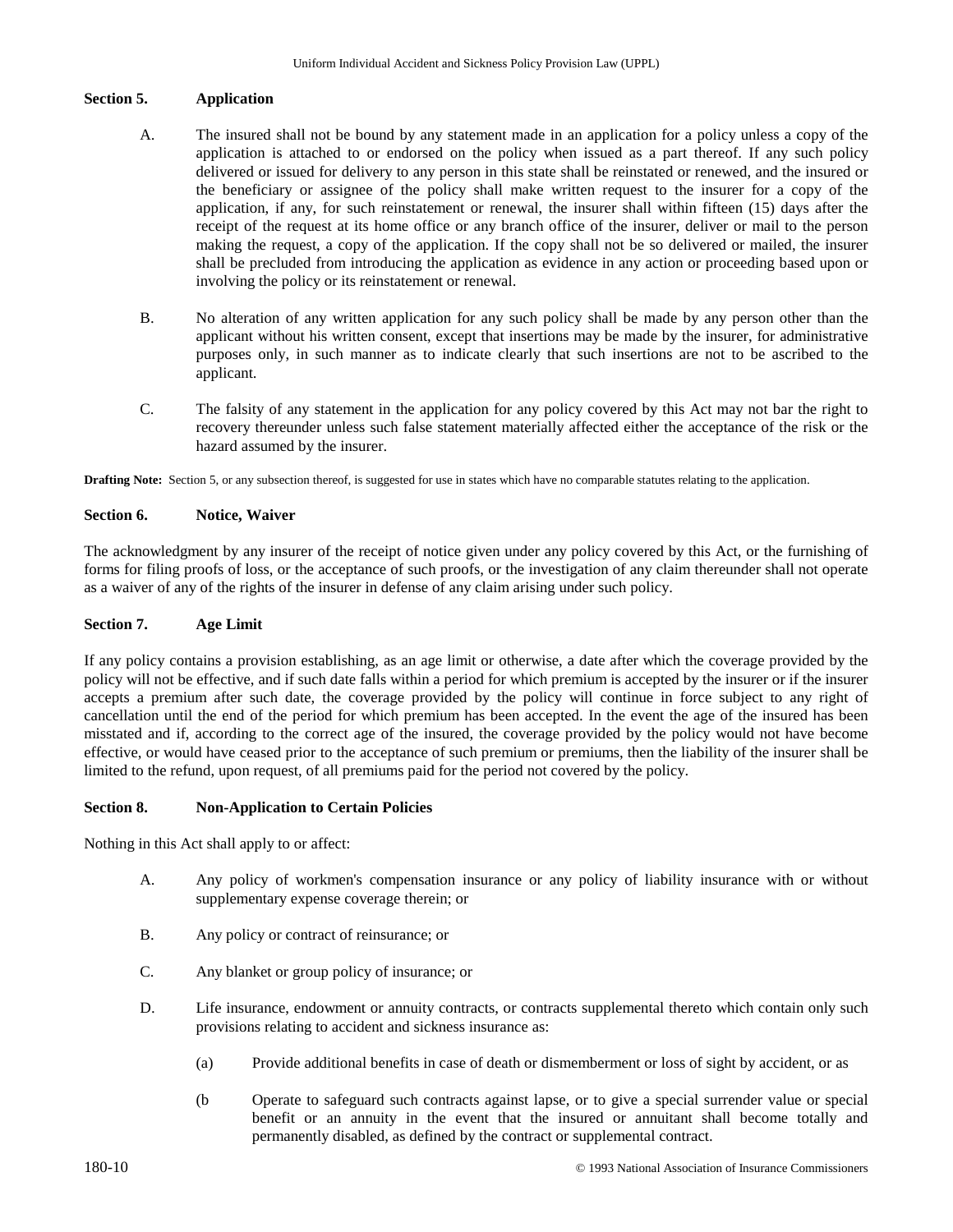#### NAIC Model Laws, Regulations, Guidelines and Other Resources—January 1993

**Drafting Note:** This provision may, if desired, be modified in individual states so as to be consistent with current statutes of such states.

# **Section 9. Violation**

Any person, partnership or corporation willfully violating any provision of this Act or order of the Commissioner made in accordance with this Act, shall forfeit to the people of the state a sum not to exceed \$[insert amount] for each violation, which may be recovered by a civil action. The Commissioner may also suspend or revoke the license of an insurer or agent for any willful violation.

**Drafting Note:** This provision is to be used only in those states which do not have similar legislation now in effect.

# **Section 10. Judicial Review**

Any order or decision of the Commissioner under this Act shall be subject to review by appeal (writ of certiorari) to the [insert title] Court at the instance of any party in interest. The filing of the appeal (petition for such writ) shall operate as a stay of any such order or decision until the Court directs otherwise. The Court may review all the facts and, in disposing of the issue before it, may modify, affirm or reverse the order or decision of the Commissioner in whole or in part.

**Drafting Note:** This provision is to be used only in those states which do not have similar legislation now in effect.

# **Section 11. Repeal of Inconsistent Acts**

Note: This section should contain suitable language to repeal acts or parts of acts presently enacted and inconsistent with this Act. The repealing section should contain an appropriate exception with regard to Section 12 of this Act.

# **Section 12. Effective Date of Act**

This Act shall take effect on the [insert day] of [insert month], 19 [insert year]. A policy, rider or endorsement which could have been lawfully used or delivered or issued for delivery to any person in this state immediately before the effective date of this Act may be used or delivered or issued for delivery to any such person during five (5) years after the effective date of this Act.

# **APPENDIX A**

### **PROPOSED REGULATION REGARDING OVERINSURANCE PROVISIONS**

Each individual health insurance policy, delivered or issued for delivery in this State on or after [insert effective date], which contains the overinsurance provisions authorized in [insert reference to statutory section which contains Section 3B(4) of the Uniform Individual Accident and Sickness Policy Provisions Law] or [insert reference to statutory section which contains Section 3B(5) of the Uniform Individual Accident and Sickness Policy Provisions Law] or, at the option of the insurer, the application for such policy, shall contain, or have attached to or be stamped or endorsed to add, a statement to the effect that benefits under the policy are subject to reduction if the insured has benefits under any other coverage of the type described in the overinsurance provision causing overinsurance as defined in such provision. If the insurer elects to include such statement in the policy, rather than in the application, the policy shall also contain, or have attached to or be stamped or endorsed to add, an additional statement to the effect that during a period of ten (10) days from the date the policy is delivered to the policyholder, it may be surrendered to the insurer together with a written request for cancellation of the policy and in such event the insurer will refund any premium paid therefor including any policy fees or other charges.

\_\_\_\_\_\_\_\_\_\_\_\_\_\_\_\_\_\_\_\_\_\_\_\_\_

*Chronological Summary of Action (all references are to the Proceedings of the NAIC)*

*1950 Proc. 398, 399-413, 414 (adopted). 1956 Proc. II 289-290, 315 (amended).*

*1964 Proc. I 91, 95, 98-101, 115 (amended).*

*2001 Proc. 1st Quarter 18, 97-98, 106-107, 178 (amended).*

*See Also: 1979 Proc. I 375 (UPPL restated in simplified language) (P. 185-1).*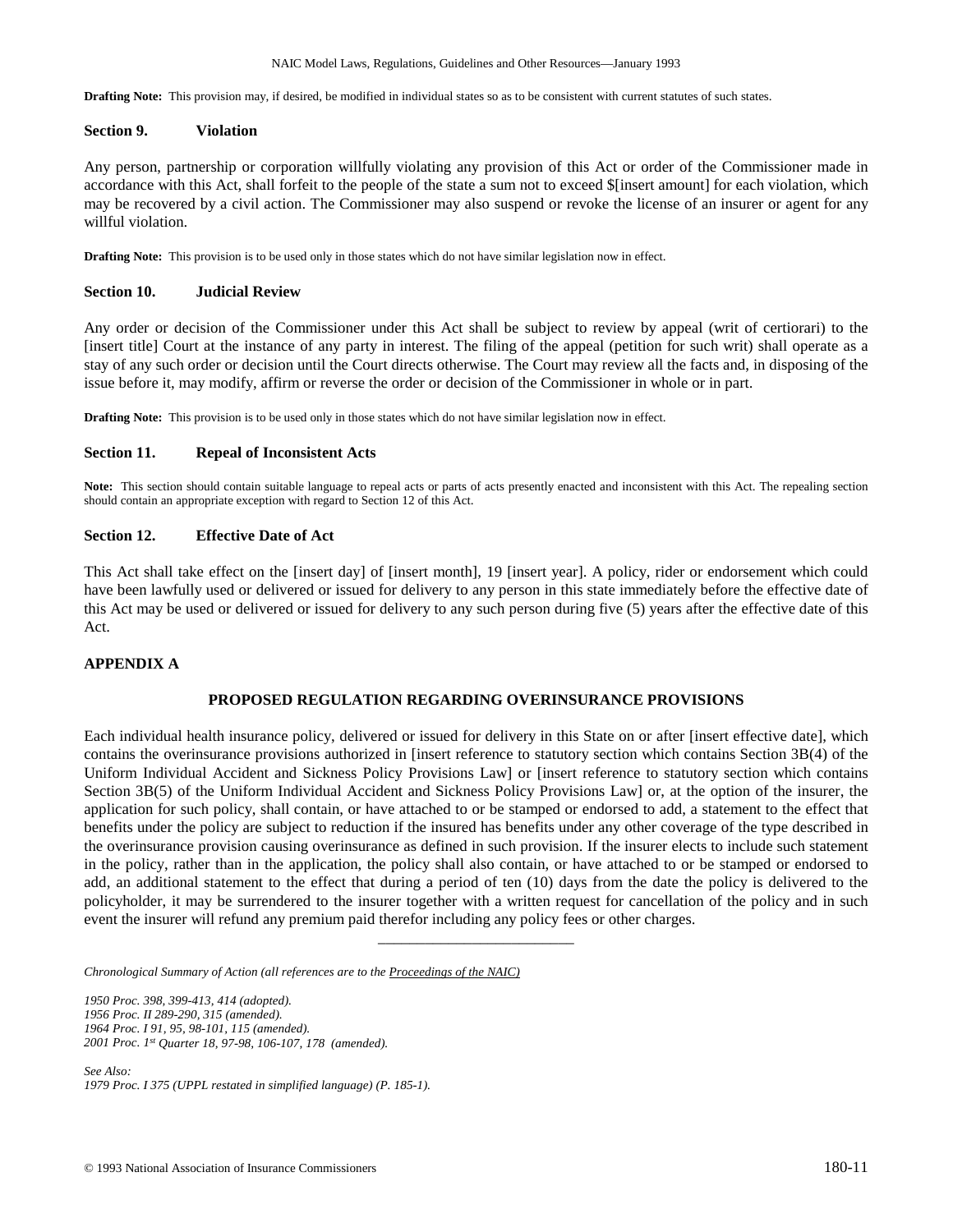This page is intentionally left blank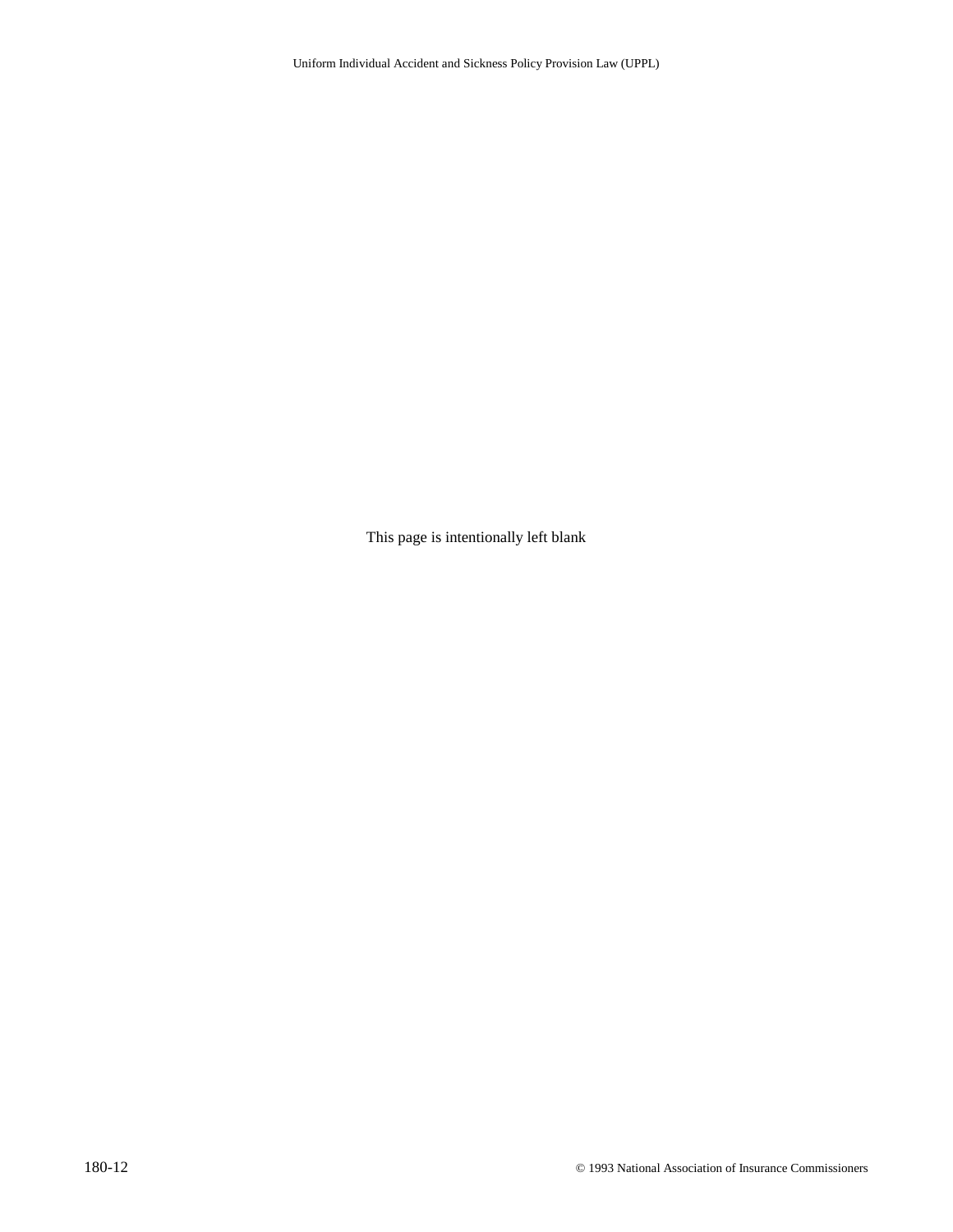**This chart is intended to provide readers with additional information to more easily access state statutes, regulations, bulletins or administrative rulings related to the NAIC model. Such guidance provides readers with a starting point from which they may review how each state has addressed the model and the topic being covered. The NAIC Legal Division has reviewed each state's activity in this area and has determined whether the citation most appropriately fits in the Model Adoption column or Related State Activity column based on the definitions listed below. The NAIC's interpretation may or may not be shared by the individual states or by interested readers.** 

**This chart does not constitute a formal legal opinion by the NAIC staff on the provisions of state law and should not be relied upon as such. Nor does this state page reflect a determination as to whether a state meets any applicable accreditation standards. Every effort has been made to provide correct and accurate summaries to assist readers in locating useful information. Readers should consult state law for further details and for the most current information**.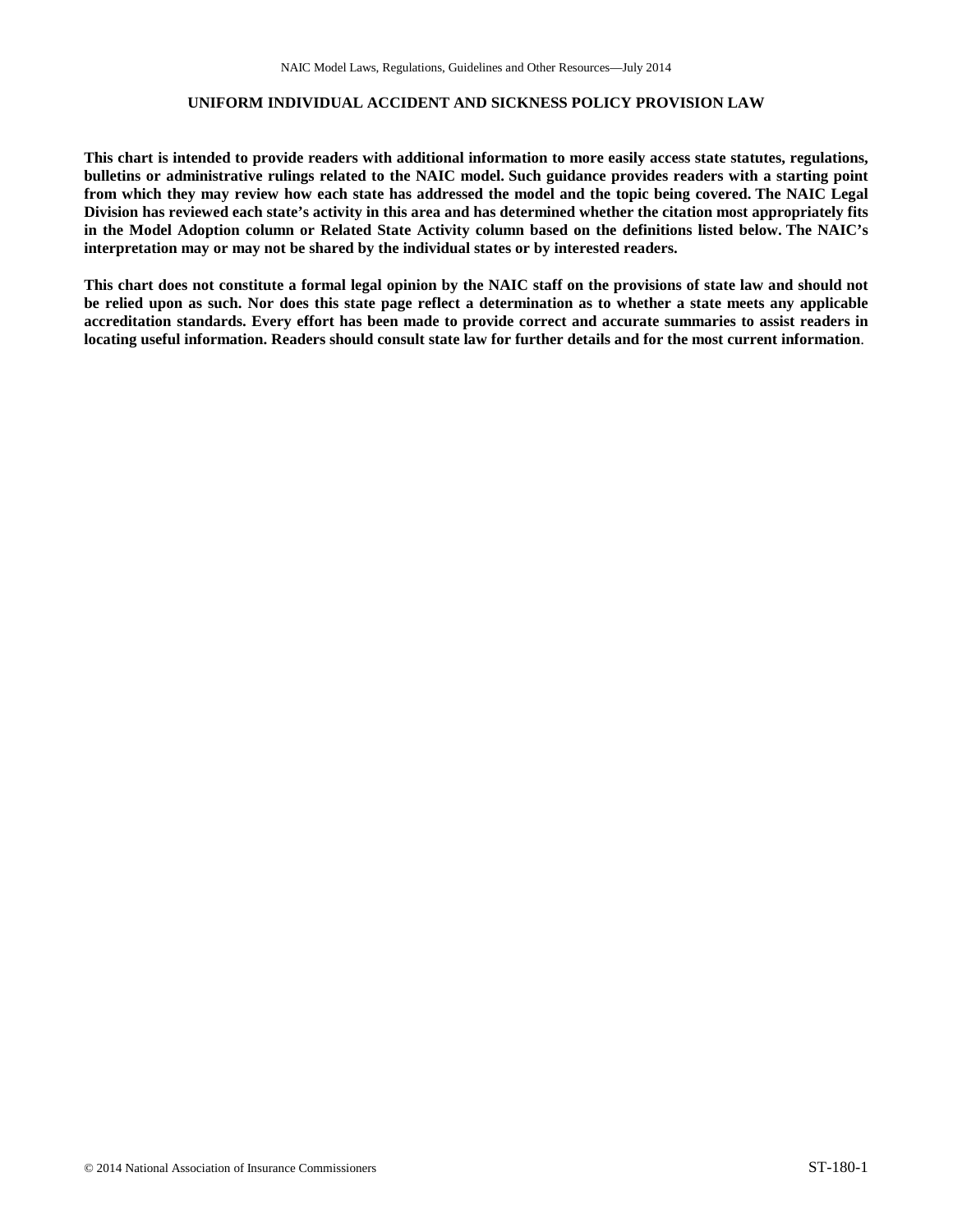This page is intentionally left blank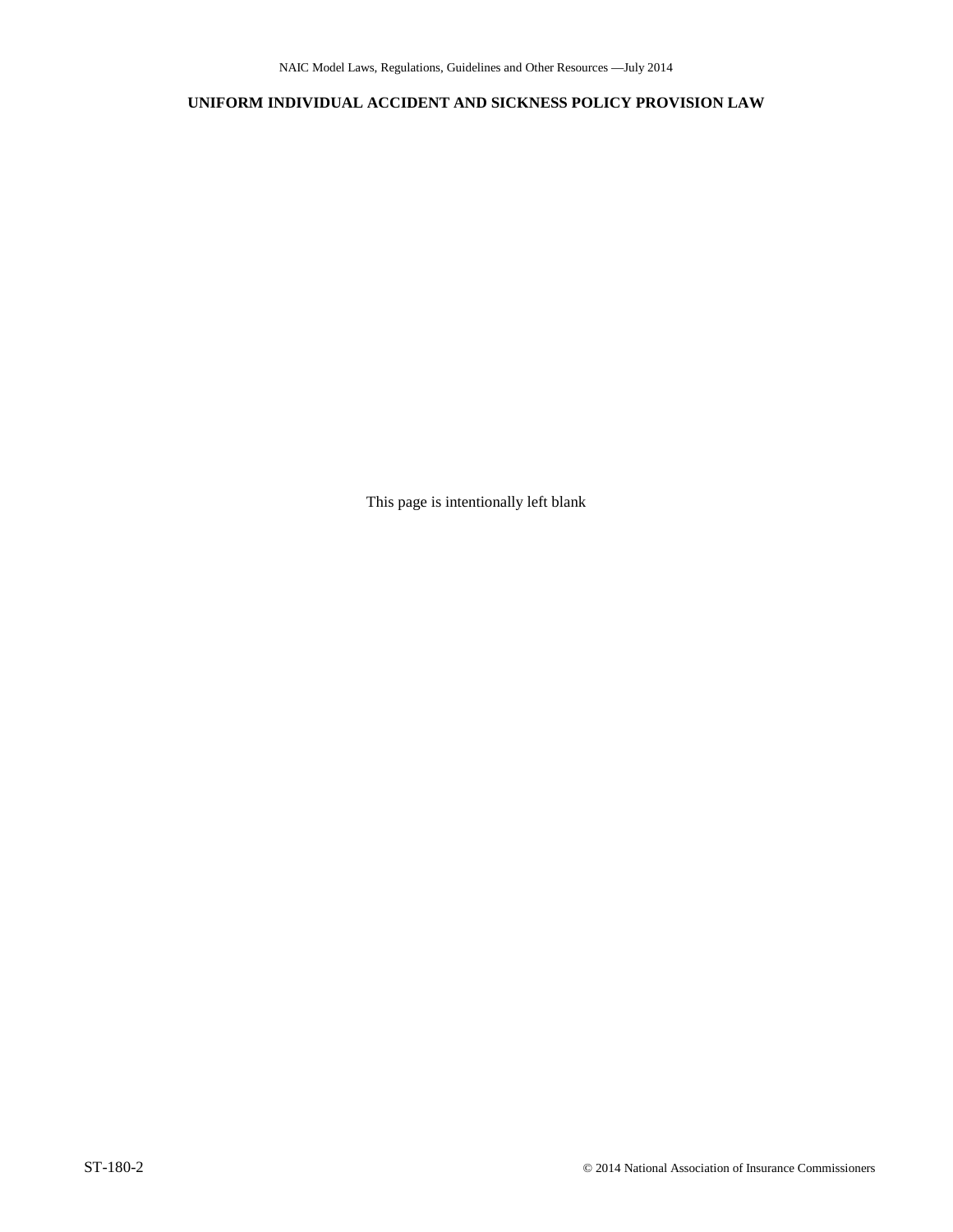# **KEY:**

**MODEL ADOPTION**: States that have citations identified in this column adopted the most recent version of the NAIC model in a **substantially similar manner**. This requires states to adopt the model in its entirety but does allow for variations in style and format. States that have adopted portions of the current NAIC model will be included in this column with an explanatory note.

**RELATED STATE ACTIVITY**: Examples of Related State Activity include but are not limited to: older versions of the NAIC model, statutes or regulations addressing the same subject matter, or other administrative guidance such as bulletins and notices. States that have citations identified in this column **only** (and nothing listed in the Model Adoption column) have **not** adopted the most recent version of the NAIC model in a **substantially similar manner.**

**NO CURRENT ACTIVITY:** No state activity on the topic as of the date of the most recent update. This includes states that have repealed legislation as well as states that have never adopted legislation.

| <b>NAIC MEMBER</b>   | <b>MODEL ADOPTION</b>                                                                 | <b>RELATED STATE ACTIVITY</b> |
|----------------------|---------------------------------------------------------------------------------------|-------------------------------|
| Alabama              | ALA. CODE §§ 27-19-1 to 27-19-36 (1972).                                              |                               |
| Alaska               | ALASKA STAT. §§ 21.51.010 to 21.51.340<br>(1966/1990).                                |                               |
| American Samoa       | NO CURRENT ACTIVITY                                                                   |                               |
| Arizona              | ARIZ. REV. STAT. ANN. §§ 20-1341 to 20-1375<br>(1954/2014).                           |                               |
| Arkansas             | ARK. CODE ANN. §§ 23-85-101 to 23-85-131<br>(1959).                                   |                               |
| California           | CAL. INS. CODE §§ 10320 to 10383 (1951).                                              |                               |
| Colorado             | COLO. REV. STAT. §§ 10-16-201 to 10-16-212;<br>§§ 10-16-216 to 10-16-218 (1992/2013). | BULLETIN B-4.59 (2103).       |
| Connecticut          | CONN. GEN. STAT. §§ 38a-480 to 38a-506<br>(1951/2014).                                |                               |
| Delaware             | DEL. CODE ANN. tit. 18, §§ 3301 to 3332<br>(1953/2013).                               |                               |
| District of Columbia | D.C. CODE § 31-4712(b) (1976).                                                        |                               |
| Florida              | FLA. STAT. §§ 627.601 to 627.635<br>$(1982/1992)$ .                                   |                               |
| Georgia              | GA. CODE ANN. §§ 33-29-1 to 33-29-17<br>(1960).                                       |                               |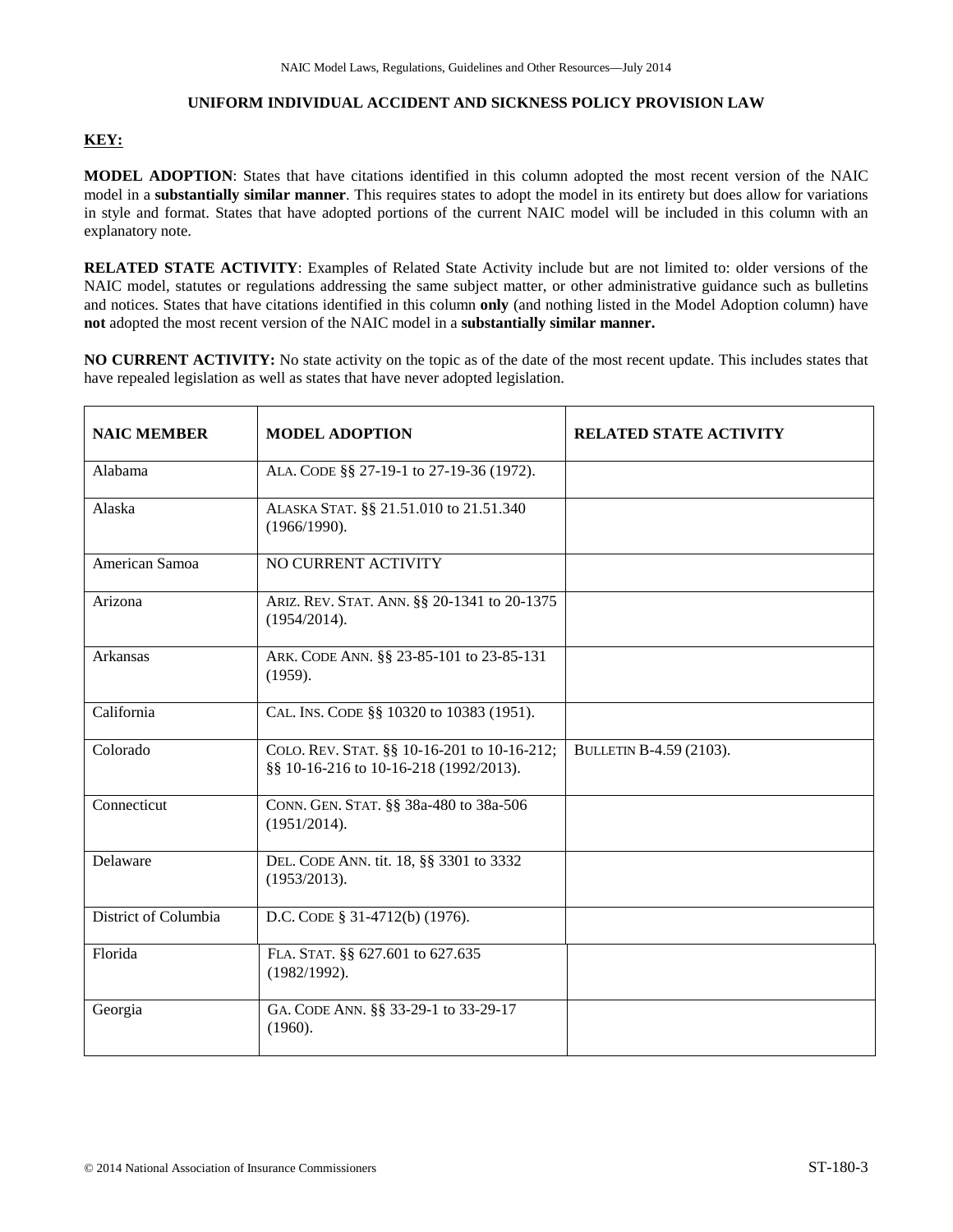| <b>NAIC MEMBER</b> | <b>MODEL ADOPTION</b>                                                               | RELATED STATE ACTIVITY |
|--------------------|-------------------------------------------------------------------------------------|------------------------|
| Guam               | NO CURRENT ACTIVITY                                                                 |                        |
| Hawaii             | HAW. REV. STAT. §§ 431:10A-105 to<br>431:10A-114 (1988/2004).                       |                        |
| Idaho              | IDAHO CODE ANN. §§ 41-2101 to 41-2135<br>(1961).                                    |                        |
| Illinois           | 215 ILL. COMP. STAT. 5/356a to 5/362a<br>(1951/2013).                               |                        |
| Indiana            | IND. CODE §§ 27-8-5-1 to 27-8-5-9<br>(1953/2013).                                   |                        |
| Iowa               | IOWA CODE §§ 514A.1 to 514A.12 (1951).                                              |                        |
| Kansas             | KAN. STAT. ANN. §§ 40-2201 to 40-2208<br>(1951/1989).                               |                        |
| Kentucky           | KY. REV. STAT. ANN. §§ 304.17-010 to<br>304.17-260 (1970/1998).                     |                        |
| Louisiana          | LA. REV. STAT. ANN. §§ 22:212 to 22:213<br>(1958/1985).                             |                        |
| Maine              | ME. REV. STAT. ANN. tit. 24-A, §§ 2701 to<br>2735 (1970).                           |                        |
| Maryland           | MD. CODE ANN., INS. §§ 15-201 to 15-226<br>(1963/2002).                             |                        |
| Massachusetts      | MASS. GEN. LAWS ch. 175, § 108 (1973).                                              |                        |
| Michigan           | MICH. COMP. LAWS § 500.3402; §§ 500.3406<br>to 3474a (1957/2013) (disability only). |                        |
| Minnesota          | MINN. STAT. §§ 62A.03 to 62A.04<br>(1967/2013).                                     |                        |
| Mississippi        | MISS. CODE ANN. §§ 83-9-1 to 83-9-21<br>(1956/2014).                                |                        |
| Missouri           | MO. REV. STAT. §§ 376.770 to 376.777;<br>§§ 376.780 to 376.790 (1959/2013).         |                        |
| Montana            | MONT. CODE ANN. §§ 33-22-201 to<br>33-22-232 (1959).                                |                        |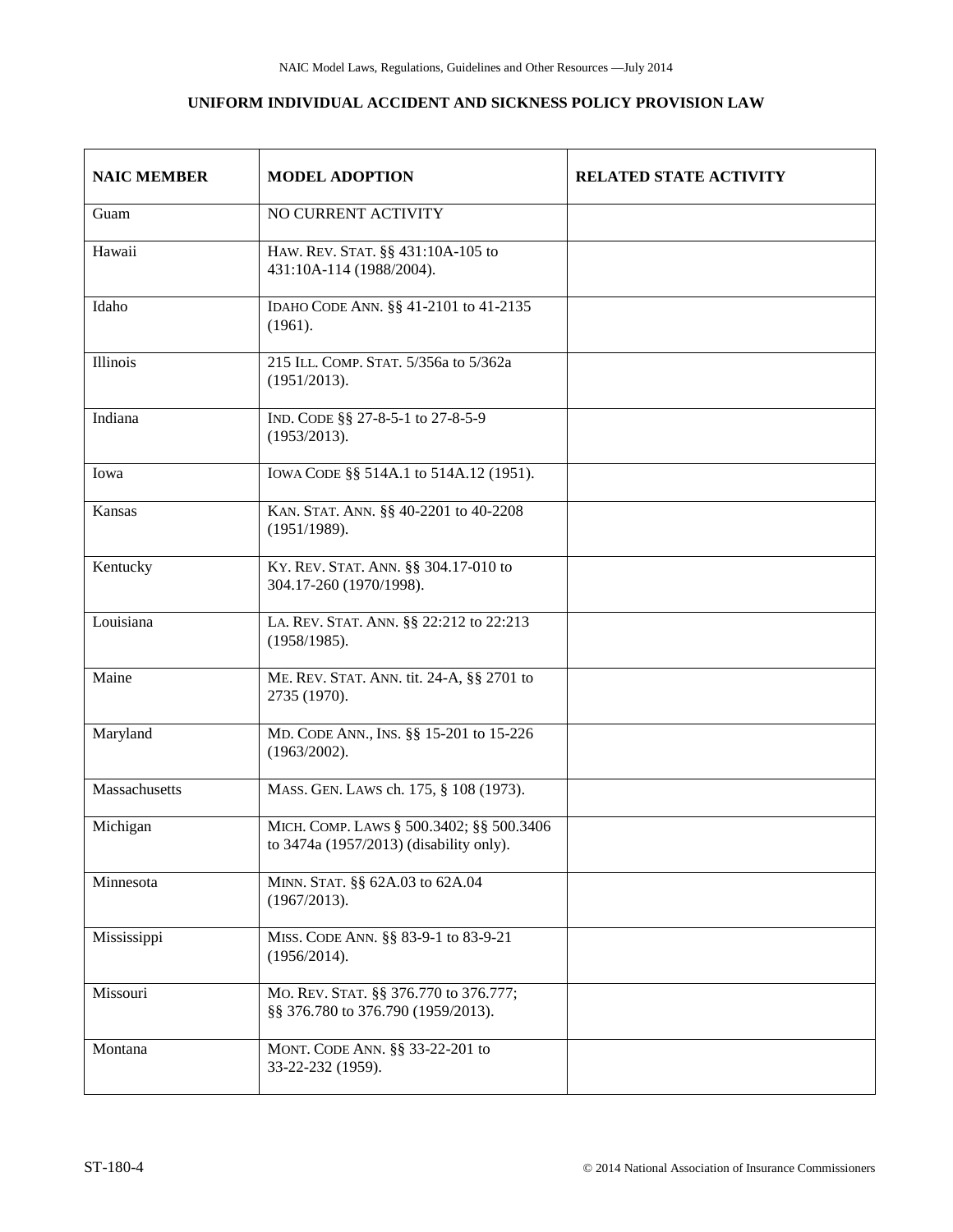| <b>NAIC MEMBER</b> | <b>MODEL ADOPTION</b>                                                       | <b>RELATED STATE ACTIVITY</b> |
|--------------------|-----------------------------------------------------------------------------|-------------------------------|
| Nebraska           | NEB. REV. STAT. §§ 44-710.01 to 44-710.17<br>(1957/1985/2013).              |                               |
| Nevada             | NEV. REV. STAT. §§ 689A.010 to 689A.360<br>(1971/2013).                     |                               |
| New Hampshire      | N.H. REV. STAT. ANN. §§ 415:5 to 415:14<br>(1951/1995).                     |                               |
| New Jersey         | N.J. STAT. ANN. § 17B:26-2; § 17B:26-3;<br>§§ 17B:26-4 to 17B:26-36 (1971). |                               |
| New Mexico         | N.M. STAT. ANN. §§ 59A-22-2 to 59A-22-30<br>(1985).                         |                               |
| New York           | N.Y. INS. LAW § 3216 (1984/2013) (Some<br>extra provisions).                |                               |
| North Carolina     | N.C. GEN. STAT. §§ 58-51-5 to 58-51-15<br>(1953/2005).                      |                               |
| North Dakota       | N.D. CENT. CODE §§ 26.1-36-1 to 26.1-36-12<br>(1985).                       |                               |
| Northern Marianas  | NO CURRENT ACTIVITY                                                         |                               |
| Ohio               | OHIO REV. CODE ANN. §§ 3923.03 to 3923.09<br>(1948/1953).                   |                               |
| Oklahoma           | OKLA. STAT. tit. 36, §§ 4403 to 4411 (1957).                                |                               |
| Oregon             | OR. REV. STAT. §§ 743.405 to 743.492<br>(1967/2013).                        |                               |
| Pennsylvania       | 40 PA. STAT. ANN. §§ 39-102 to 39-108<br>(1951/1978).                       |                               |
| Puerto Rico        | P.R. LAWS ANN. tit. 26, §§ 1601 to 1636<br>(1957).                          |                               |
| Rhode Island       | R.I. GEN. LAWS §§ 27-18-1 to 27-18-23<br>(1956/2005).                       |                               |
| South Carolina     | S.C. CODE ANN. §§ 38-71-310 to 38-71-430<br>(1988).                         |                               |
| South Dakota       | S.D. CODIFIED LAWS §§ 58-17-3 to 58-17-52<br>(1966/2013).                   |                               |